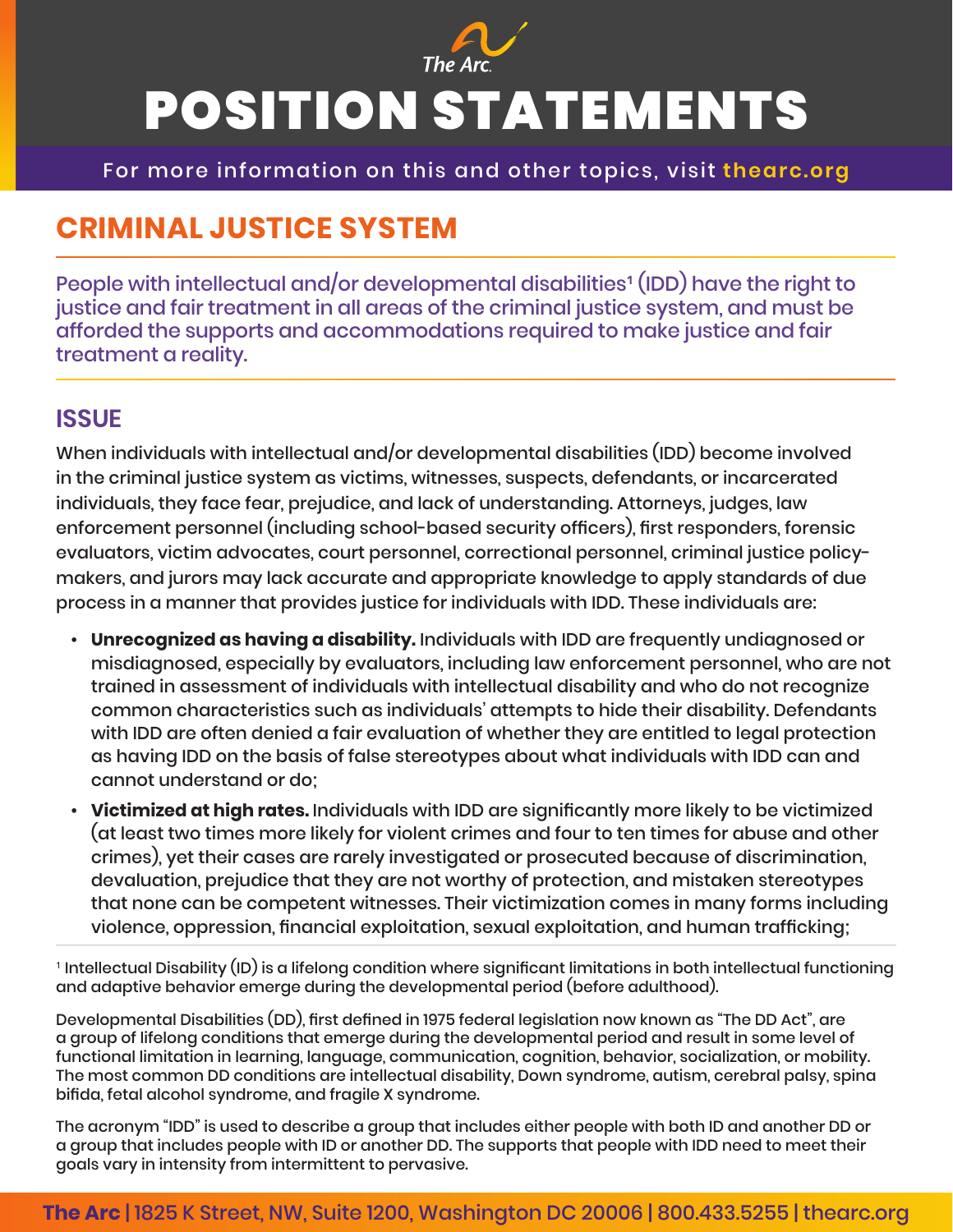- **Denied redress.** Individuals with IDD are subject to routine denial of opportunities for legal redress because of outdated and stereotyped views of their credibility, their competence to testify, or their need for advocacy, supports, and accommodations;
- **Denied due process.** Individuals with IDD are often denied due process and effective, knowledgeable advocacy and legal representation at each stage of the proceedings; and
- **Discriminated against in sentencing, confinement, and release.** Individuals with IDD are subject to abuse and exploitation when incarcerated and denied either alternatives to incarceration or appropriate habilitation programs that would address their intellectual disability, and/or behavior, and help them return safely to the community. When incarcerated, individuals with IDD often serve extended time because they do not understand or cannot meet steps to reduce time and secure an earlier release.

When individuals with IDD or their families come into contact with the criminal justice system, they find few organized resources for information, training, technical assistance, referral, and supports. Moreover, people living with IDD who enter the criminal justice system encounter unique problems not faced by their nondisabled peers, such as:

- Failing to have their disability correctly identified by authorities who lack the expertise to discern the presence and nature of their disability (especially when the disability is denied by the person or somewhat hidden);
- Giving incriminating statements or false "confessions" because the individual is manipulated, coerced, misled, confused by either conventional or inappropriately used investigative techniques, or desires to please the questioner;
- Experiencing inappropriate assessments for competency to stand trial even when the individual cannot understand the criminal justice proceeding or is unable to assist their lawyer in their own defense;
- Being inappropriately placed in long-term institutions and subject to inappropriate one-size-fits-all "competency training" designed for people with other disabilities or no disabilities; and
- "Waiving" rights unknowingly when warnings such as *Miranda* are given without accommodating the person's IDD.

While the Supreme Court ruled in A*tkins v. Virginia*<sup>2</sup> that it is a violation of the Eighth Amendment ban on cruel and unusual punishment to execute people with intellectual disability, states continue to play a major role in applying the term and in deciding the process for consideration of a defendant's intellectual disability. Laws vary from state to state on how a defendant proves the presence of intellectual disability. States also vary widely regarding whether it is the judge or jury who decides if the defendant has intellectual disability. States sometimes inappropriately appoint people who are not knowledgeable about intellectual disability to conduct "assessments" for intellectual disability or to offer "a diagnosis" that they are not professionally

<sup>2</sup> *Atkins v. Virginia,* 536 U.S. 304 (2002). The term "mental retardation" was used in the *Atkins* decision banning execution of people with intellectual disability (ID) and, though outdated, was still used in some state legal and criminal justice systems until the U.S. Supreme Court's decision in *Hall v. Florida*. The outdated term has appeared, therefore, in many legal decisions and briefs, including *amicus* ("friend of the court") briefs. The Arc and AAIDD support the modern terminology of ID and urge courts to follow the Supreme Court's lead in adopting this modern terminology.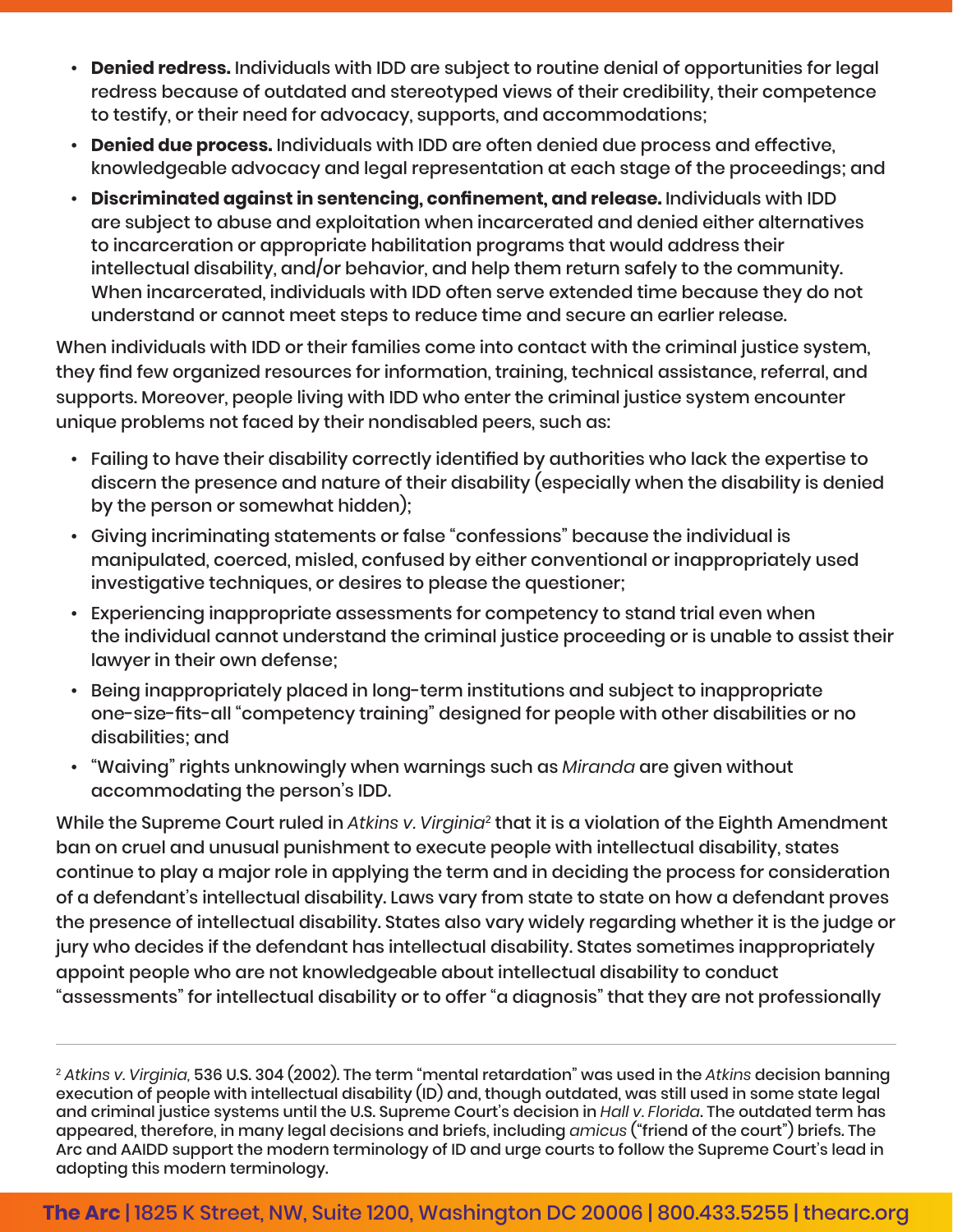trained or qualified to provide. As a result, defendants may not have their intellectual disability correctly identified because of a state's unfair and inaccurate procedures. The Supreme Court ruled again in *Hall v. Florida*3 in 2014, reaffirming the Atkins decision and denying states' use of strict IQ cutoffs to diagnose intellectual disability.

### **POSITION**

People with intellectual and/or developmental disabilities must receive justice in the criminal justice system, whether as victims, witnesses, suspects, defendants, or incarcerated individuals.

As victims, witnesses, suspects, defendants, or incarcerated individuals, they must:

- Be protected by laws and policies that ensure their right to justice and fair treatment;
- Be treated fairly by personnel who are knowledgeable and trained about IDD, including all attorneys (prosecution and defense), judges, law enforcement personnel (including school-based security officers), first responders, forensic evaluators, victim advocates, court personnel, correctional personnel, criminal justice policy-makers, and jurors;
- Be informed about and have access to appropriate sentencing alternatives to incarceration, and be provided the supports and accommodations to enter alternatives;
- Receive supports and accommodations to effectively participate in all stages of legal proceedings for which they are competent;
- Have necessary supports and accommodations available so that their testimony is heard and fairly considered when they are victims;
- Have access to victim supports and compensation as appropriate;
- Have access to, and the right to present, expert evaluations and testimony by professionals with training, experience, and expertise in their disability;
- Have an advocate, in addition to their lawyer, who has specialized, disability-related expertise;
- Have their conversations with their advocate covered under, or treated similarly to, attorney-client privilege; and
- As a suspect, be protected from harm, self-incrimination, and exploitation at all stages of an investigation and prosecution, including when they are questioned, detained, and incarcerated.

When sentenced, individuals with IDD also must:

- Have available reasonable and appropriate supports, accommodations, treatment, and education, as well as alternatives to sentencing and incarceration that include community-based corrections; and
- Have access to well-trained probation and parole officers who will treat them fairly based on their individual disability and their need for the supports and accommodations necessary to re-enter society, including those that will enable people to re-establish Medicaid Waiver services, SSI, housing, education, and job supports.

<sup>3</sup>*Hall v. Florida,* 134 S. Ct. 1986 (2014).

#### **The Arc** | 1825 K Street, NW, Suite 1200, Washington DC 20006 | 800.433.5255 | thearc.org